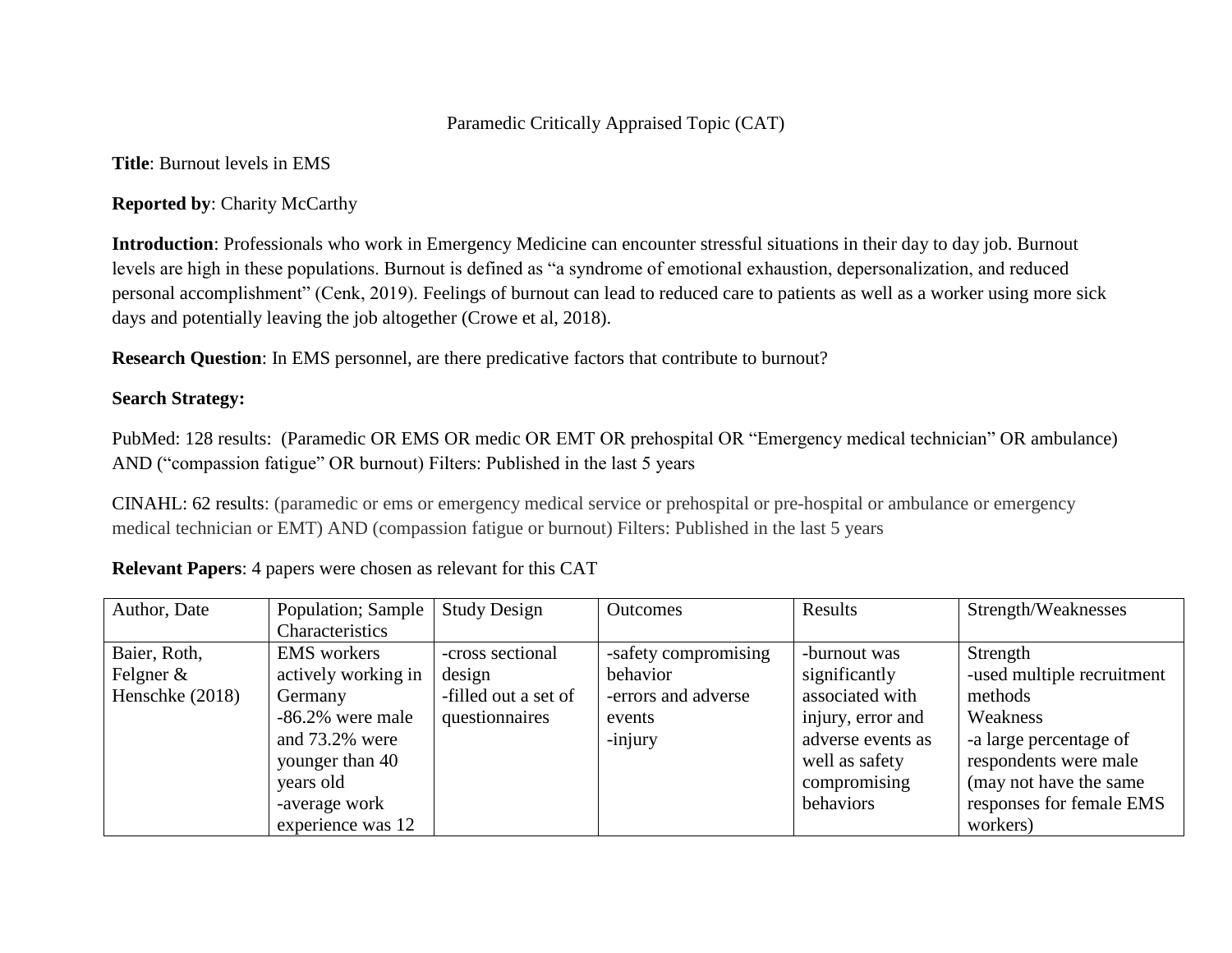| Cenk (2019)                                                               | years<br>$-1101$<br>questionnaires<br>were filled out in<br>entirety<br>143 ambulance<br>workers (nurses,<br>paramedics, others)<br>from Mugla,<br>Turkey who had<br>been working for at<br>least one year. | -cross sectional<br>design<br>-an email was sent<br>to ambulance<br>workers with a link<br>to complete study<br>questionnaires       | <b>Burnout</b><br>-Depersonalization<br>-Emotional Exhaustion<br>-Personal<br>Accomplishment<br>-Exposure to violence                                                                       | -25% reported that<br>their job security<br>measures were<br>insufficient<br>$-86.5\%$ of<br>respondents had<br>been exposed to                                                                            | -only presented mean<br>number of years working<br>(burnout rate may be<br>affected by number of<br>years worked)<br>Strengths<br>-Divided participants into<br>age, gender, occupation to<br>analyze burnout variables<br>Weaknesses<br>-does not list the number of |
|---------------------------------------------------------------------------|-------------------------------------------------------------------------------------------------------------------------------------------------------------------------------------------------------------|--------------------------------------------------------------------------------------------------------------------------------------|---------------------------------------------------------------------------------------------------------------------------------------------------------------------------------------------|------------------------------------------------------------------------------------------------------------------------------------------------------------------------------------------------------------|-----------------------------------------------------------------------------------------------------------------------------------------------------------------------------------------------------------------------------------------------------------------------|
|                                                                           | (58.7% female                                                                                                                                                                                               |                                                                                                                                      | in the workplace                                                                                                                                                                            | verbal abuse, 35%<br>to physical<br>violence<br>-only $3.4\%$ of<br>participants<br>received<br>psychological<br>support<br>-exposure to verbal<br>violence is a<br>significant<br>predictor of<br>burnout | participants in each<br>occupation<br>-could be other factors that<br>lead to burnout other than<br>workplace violence that<br>were not accounted for<br>-low sample size                                                                                             |
| Crowe, Bower,<br>Cash, Panchal,<br>Rodriguez &<br>Olivo-Marston<br>(2018) | Paramedics and<br>EMT's registered<br>in the United States<br><b>National EMS</b><br>Certification<br>database<br>-779 EMT's (11%)<br>and 1482                                                              | -Cross sectional<br>design<br>$-10,620$<br>EMT's/10,540<br>Paramedics were<br>randomly selected<br>to receive a set of<br>electronic | <b>Burnout</b> predictors<br>-Personal burnout<br>(physical and<br>psychological fatigue)<br>-Work-Related burnout<br>(10 or more sick days)<br>or intention to leave<br>EMS job within the | -those with $5-15$<br>years of experience<br>had higher odds of<br>work related<br>burnout<br>-Higher call<br>volumes $(>20$ per<br>week were                                                              | <b>Strengths</b><br>-had access to a wide range<br>of medics from all across<br>the US<br>-split medics into<br>certification level to<br>account for differences in<br>the job                                                                                       |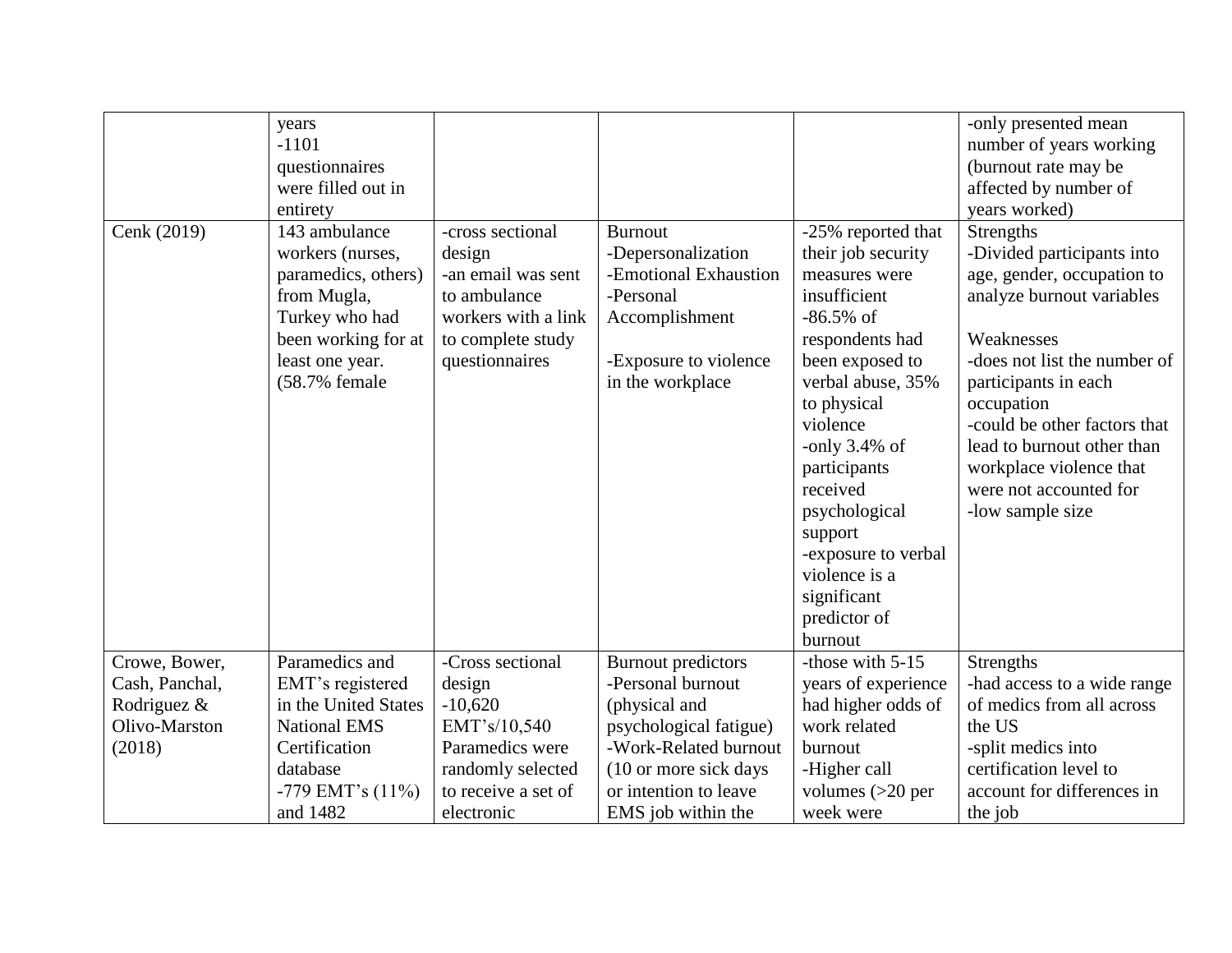|                  | paramedics           | questionnaires       | next 12 months)          | associated with      |                             |
|------------------|----------------------|----------------------|--------------------------|----------------------|-----------------------------|
|                  | $(14.1\%)$ completed |                      | -Patient related burnout | higher odds of       | Weaknesses                  |
|                  | the questionnaires   |                      | (fatigue perceived by    | burnout)             | - low response rate         |
|                  |                      |                      | the person as related to | -burnout was         | -cross sectional design so  |
|                  |                      |                      | work with patients)      | associated with      | no cause and effect         |
|                  |                      |                      |                          | more sick calls      |                             |
|                  |                      |                      |                          | $(>10$ per year) and |                             |
|                  |                      |                      |                          | more likely to plan  |                             |
|                  |                      |                      |                          | to leave the job     |                             |
| Setti, Lourel &  | 782 Italian rescuers | -Cross sectional     | -Vicarious               | -perceived           | Strengths                   |
| Argentero (2016) | (70.3% were          | design               | Traumatization (VT)      | organization         | -A large sample size was    |
|                  | ambulance            | -participants filled | (Intrusion, Avoidance,   | support has the      | used                        |
|                  | operators; 65.9%     | out a set of         | Hyper-arousal)           | most significant     | -A response rate of 78.2%   |
|                  | were volunteers)     | questionnaire at the | -Burnout (Exhaustion,    | influence on         | was achieved                |
|                  |                      | end of a work shift. | Depersonalization,       | burnout and          |                             |
|                  |                      |                      | Inefficacy)              | vicarious            | Weaknesses                  |
|                  |                      |                      | -Job Support             | traumatization       | -Over half of respondents   |
|                  |                      |                      | (colleagues,             | dimensions (family)  | were volunteers which may   |
|                  |                      |                      | supervisors, family,     | support has          | not apply to services       |
|                  |                      |                      | affective commitment)    | weakest)             | without volunteers.         |
|                  |                      |                      |                          |                      | -The cross sectional design |
|                  |                      |                      |                          |                      | does not allow for          |
|                  |                      |                      |                          |                      | causation                   |

**Comments**: It seems that burnout levels are high in the EMS population. This is seen across countries as these studies were done on German, Turkish, American and Italian EMS personnel. There may be many reasons why burnout occurs with different stressors affecting each gender more than others. Burnout predictors may include exposure to workplace violence, years of experience, number of calls as well as perceived organizational support.

**Consider**: All of these studies used a cross-sectional design which does not allow for the assumption of causation. Further prospective studies will need to be investigated to determine specific causes of burnout.